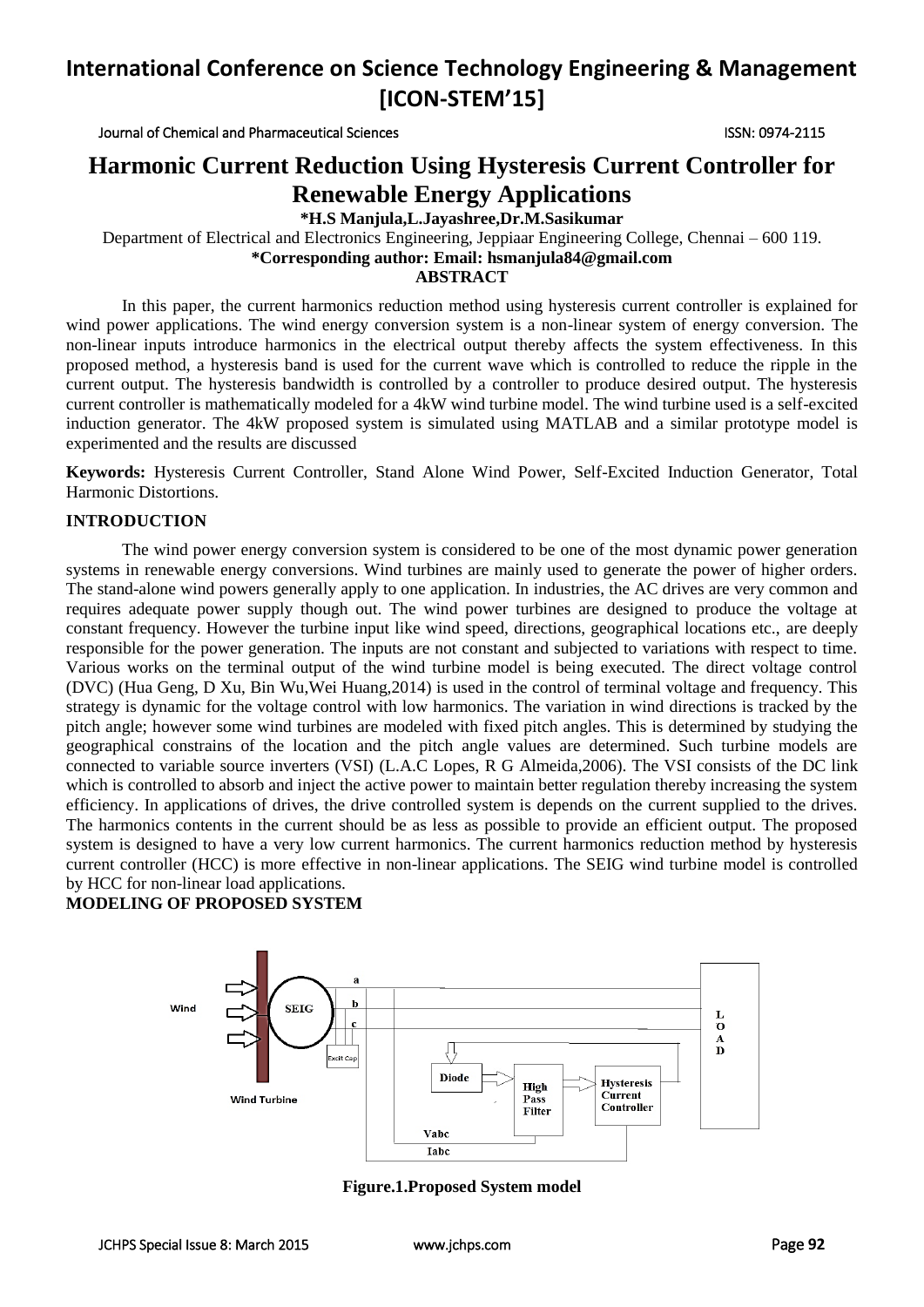### Journal of Chemical and Pharmaceutical Sciences ISSN: 0974-2115

 The proposed system consists of a self-excited induction generator (SEIG) (Aloah A., Alkanhal M,2014), as a wind turbine model. The wind turbine output is controlled using a hysteresis current controller loop to reduce the current harmonics generated in the turbine output due to non-linear inputs. The proposed system design is shown in the figure 1.

 The wind turbine is a generator driven by wind when the wind hits the turbine blades. The wind turbine blades are connected to the shaft of the generator rotor for the rotation. The generation of power is based on the energy transformation from mechanical energy (translational motion) to electrical energy. The output of the generator depends on the rotor speed. A simple model of the self-excited induction generator (SEIG) as a wind turbine model is similar to an induction machine driven by a prime mover. The voltage excitation is produced by connecting the capacitors in parallel. The capacitance used for the excitation is called as excitation capacitance. The modeling of the excitation capacitance (Ali M. Eltamaly, 2002), depends on the voltage and the current ratio that has to be maintained during the power generation. The excitation capacitance is determined by conducting a synchronous speed test. In the synchronous test, the no load saturation curve of the machine is obtained at normal rated frequency. When the motor is driven using a prime mover or coupled to a DC motor which is driven at a speed corresponding to the synchronous speed of the machine at its rated frequency, the voltage will be developed at the stator terminal. The difference in the rotor and stator current is assumed to be the magnetizing current where the slip value is practically zero. The no load curve obtained gives the critical capacitance range under linear region of the curve. The value of the excitation capacitance is selected such that it is within the limit determined by the curve. The minimum capacitance value obtained is limited to the rated voltage and the maximum capacitance value obtained is limited to the rated motor current. The selection of capacitance value below the minimum and above the maximum values will not be applicable for obtaining the rated voltage at reduced power loss. This analysis is modeled to obtain the values of the critical capacitance that is used in excitation of the SEIG system.

**Modeling of hysteresis current controller (HCC):**The current waveform obtained from the SEIG depends on the turbine input parameters. The variations in the input values like wind speed and wind directions produce a disturbed output current. This current has the ripple content when closely observed.

The input power is generated by the SEIG wind turbine. The output connected to a non-linear load whose harmonics is reduced by the hysteresis current controller loop. The output of the power generator is connected to a discharging capacitance through a three phase controlled rectifier circuit. The capacitance is charged and discharged by using the short-circuit switch. The capacitor voltage is compared with the reference voltage which is set equal to the load input voltage. The value is set so because the voltage supplied to the load requires a constant value. The comparative output error is then given to PID controller to obtain the desired output. The HCC loop is used to reduce the current harmonics so a comparative modeling of the input current and the current obtained from the current controller is done. This is done by using the reference frame theory by converting the dq0 to abc reference frames. The output current is compared with the input current of the generator. A hysteresis band is set along the current wave and by adjusting the band gap of the hysteresis band, the ripple in the current waveform is reduced. This error is used to produce the gate pulse of the controlled rectifier, which is connected to the input line of the load.

The reference sine wave is expressed as,

 $I_{\text{reference}} = (V_{\text{dc}}/3V_{\text{peak}}) \times I_{\text{dc}}$ 

This equation is adjusted for any variation in the load current. The AC side neutral current  $i_{nl}$  is expressed as,

$$
I_{q1} = \sqrt{2}I_{reference} \left[ \sin\omega t + \sin\left(\omega t - \frac{2\pi}{3}\right) + \sin(\omega t + \frac{2\pi}{3}) \right]
$$

Using the above expression, the injection current consists of the current through the three bidirectional switches and are given the equation,

$$
I_{q2} = i_2 - i_1 = \frac{2I_{dc}}{3} \sin(3\omega t),
$$

Where the current  $i_1$  and  $i_2$  are the currents. Using the above three equations, the current injection in order to minimize the harmonics

**Simulation results and discussion:** The proposed circuit is mathematically modeled in MATLAB. The wind driven SEIG is modeled using the machine variable using the reference frame theory. The SEIG wind turbine is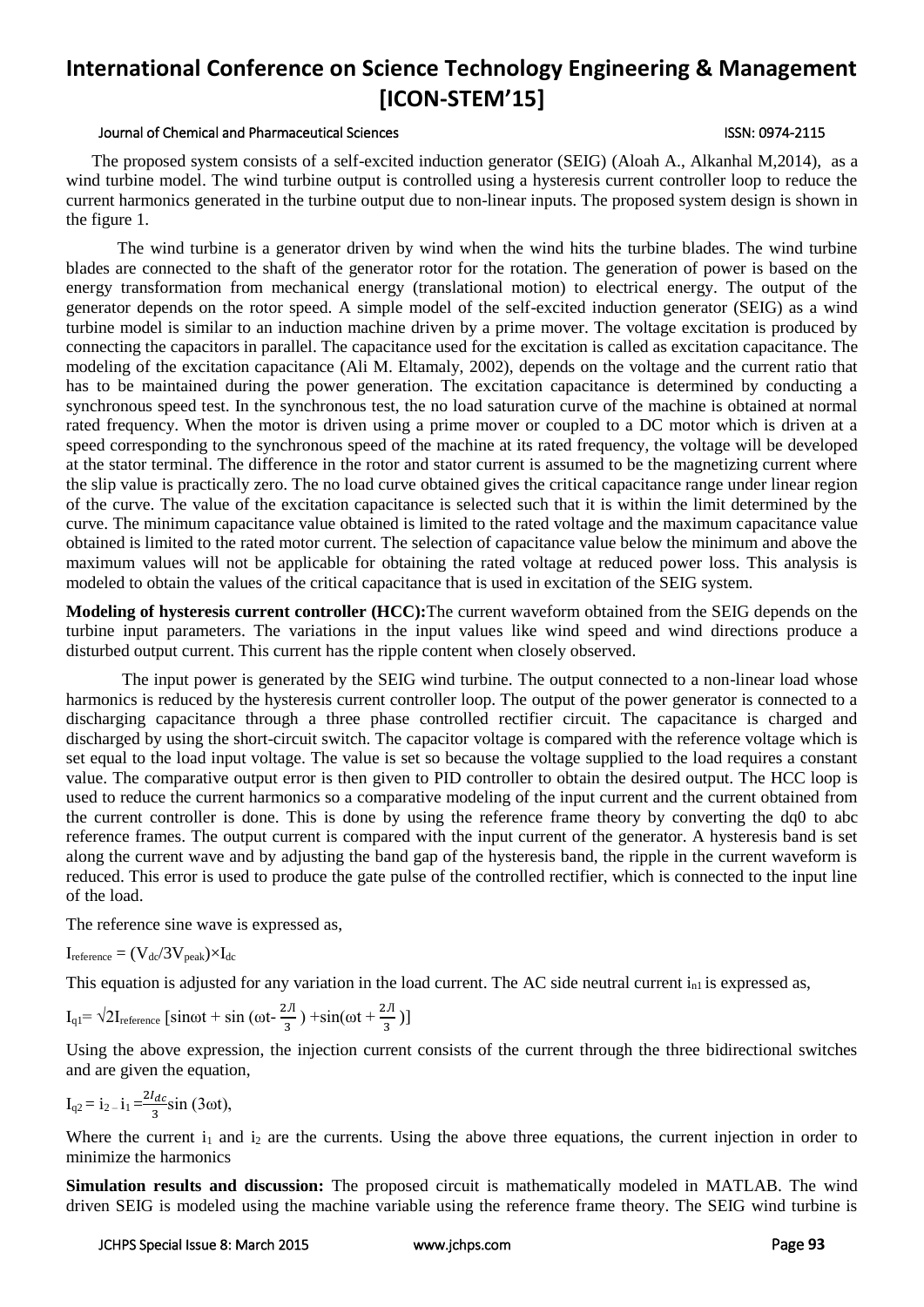### Journal of Chemical and Pharmaceutical Sciences ISSN: 0974-2115

modeled for 4kW output. The input parameters like wind speed, pitch angles are varied and the results are taken. The SEIG wind turbine generator is modeled as a real time model. The SEIG system is simulated under variable wind velocity. This is performed to validate the SEIG power output for the variable conditions. The wind velocity is varied from 9 m/s to 18 m/s and the output power is measured. It is observed that the rated power of the generator is obtained at a wind velocity of 15 m/s. The SEIG wind turbine is simulated with a constant wind velocity of 15m/s. and the pitch angle is varied to find the maximum power obtained. This is performed by keeping the wind velocity constant and the pitch angle is varied. It is observed that the maximum power is obtained from the wind turbine for the given wind velocity.The SEIG wind power turbine is modeled and simulated by synchronizing the variable turbine inputs like wind speed and the pitch angle. The pitch angle is varied under the assumption that the wind direction is also variable. By applying the variable inputs, the power output of 4kW is obtained. The harmonic analysis of the SEIG current without the HCC is found to be the THDi is 20.27%. The total current harmonic distortion of SEIG wind turbine without using Hysteresis current controller is given in table.1

### **Table.1.Total current harmonic distortion of SEIG wind turbine without the HCC**

| Harmonic order         |  |  |  |
|------------------------|--|--|--|
| % Mag<br>(Fundamental) |  |  |  |

The current harmonics generated due to the non-linear operation of the SEIG wind turbine is of high range. Therefore, it is necessary to reduce the current harmonics level. The hysteresis current controlled (HCC) is therefore designed to reduce the current harmonics of the proposed system. Using the HCC, the proposed system is simulated and the outputs are obtained. The SEIG RMS current obtained after introducing the HCC is found to have a very low harmonic level. The total current harmonics of the SEIG is found to be 2.97%. The total current harmonic distortion of SEIG wind turbine using Hysteresis current controller is tabulated in table.2. The power output is obtained for various pitch angles and it is tabulated in table.3.

### **Table.2.Total current harmonic distortion of SEIG wind turbine with HCC**

| Harmonic order         |  |  |  |
|------------------------|--|--|--|
| % Mag<br>(Fundamental) |  |  |  |

| $-$ 0.0 $-$ 0.0 $-$ 0.0 $-$ 0.0 $-$ 0.0 $-$ 0.0 $-$ 0.0 $-$ 0.0 $-$ 0.0 $-$ 0.0 $-$ 0.0 $-$ 0.0 $-$ |      |      |                |      |                     |      |            |      |
|-----------------------------------------------------------------------------------------------------|------|------|----------------|------|---------------------|------|------------|------|
| Pitch Angle                                                                                         |      | 0.15 | 0.2            | 0.25 | 0.3                 | 0.35 | $\mid$ 0.4 | 0.45 |
| Power Output<br>(Watt)                                                                              | 3000 |      | 3000 4000 3000 |      | 3000 1000 3000 3000 |      |            |      |

### **Table.3.Power output for various Pitch angles**

A similar model is experimented by using a SEIG driven by a DC motor as a prime mover. This system model is similar to a wind driven SEIG. A four pole, 415V, 7.5A squirrel cage induction generator is driven by a DC separately excited DC motor. The DC motor acts as a prime mover and drives the generator.



The excitation capacitance used in the hardware setup is taken as  $60\mu$ F. The speed of the DC motor is controlled by armature rheostat of 220V/5A. The SEIG driven by the prime mover is controlled using the hysteresis current controller (HCC). A Gate pulse applied to the controlled rectifier generated by the HCC. The SEIG output is controlled and the current obtained has less harmonic levels.The total current harmonic distortion THD<sup>i</sup> which is found to be 3.25%.